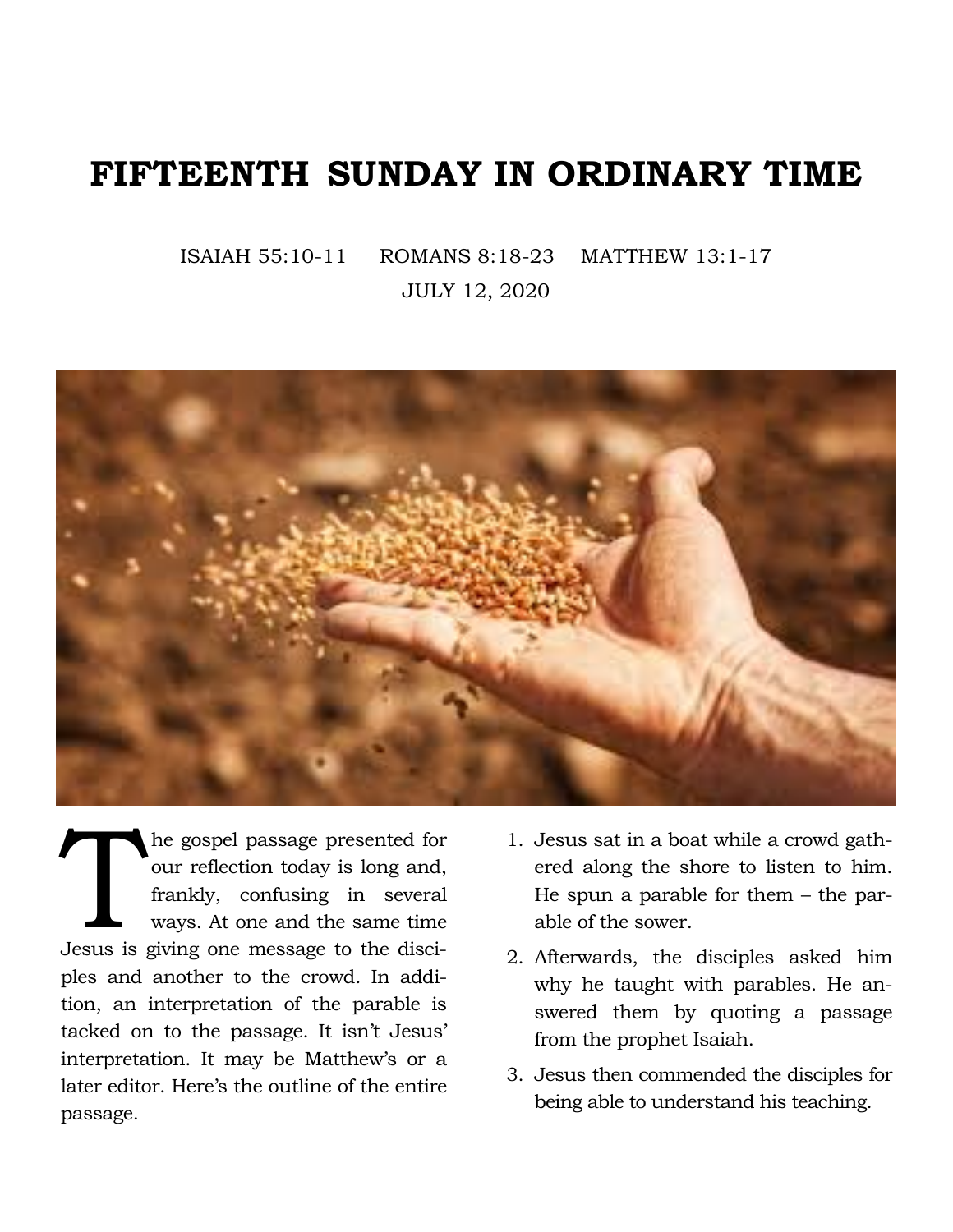4. The last part of the passage is an editor's interpretation of the parable.

 I'm going to focus on parts one, two and three. I won't address part four. You can read it on your own. It's a perfectly fine interpretation. Traditionally, a rabbi never interpreted his parables. He simply told the story and left it for his disciples to ponder and interpret personally. This interpretation is perhaps Matthew's , but more likely, someone who later edited Matthew's gospel. Let's move on and re-read the parable.

 A crowd was following Jesus. He led them to the shore of the lake and got into a small boat that was moored just a few feet off shore. He sat down, taking the position that a rabbi would take as his disciples sat around him on the ground. When everyone sat down he told them a parable.

 He used an image that everyone could relate to, a farmer planting seeds. There were two methods of sowing seeds in his day. A farmer would strap a bag of seeds over his shoulder, fill his hand with seeds and cast them over the ground as he walked along the paths between the furrows. Or the farmer would strap the bag of seeds onto the hind end of a donkey and make holes on either side of the bag. As he led the animal along the path the seeds would

spill out into the furrows that were on either side of the narrow walkway.

 The parable describes what might happen to the seeds. *"Some seed fell on the path and birds came and ate it up."* Fields always had paths that ran through them. The sower, and anyone wanting to cross the field, would walk along these paths. They were hard from the traffic. The seed that fell onto these paths had no chance of taking root because the ground was too hard, and so they were destined to become lunch for the birds.

 *"Some fell on rocky ground where it had little soil. It sprang up at once because the soil was not deep, and when the sun rose it was scorched, and it withered for lack of roots."* Much of the ground in Palestine consisted of shallow earth over a shelf of limestone. This was what Jesus meant by *"rocky ground."* The seeds would spring up quickly, but because of the shallow earth, but they wouldn't develop the necessary root system to catch any moister. They'd spring up but wither away quickly in the arid climate.

 *"Some seed fell among thorns, and the thorns grew up and choked it."* Here Jesus is referring to weeds. Anyone who has ever tended a garden knows the stubborn strength of weeds. They seem